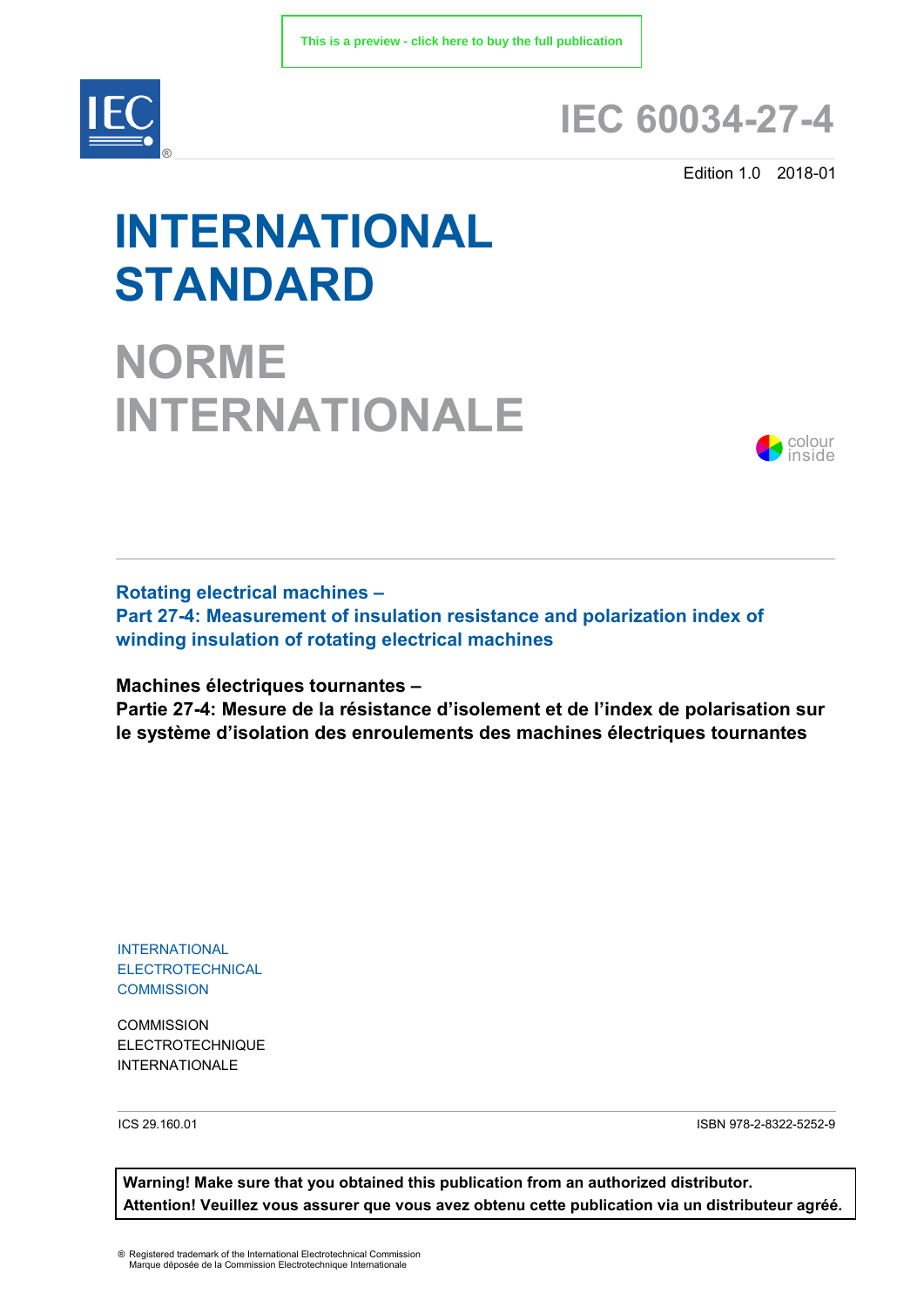$-2-$ 

IEC 60034-27-4:2018 © IEC 2018

# **CONTENTS**

| 1 |                |                                                                      |  |
|---|----------------|----------------------------------------------------------------------|--|
| 2 |                |                                                                      |  |
| 3 |                |                                                                      |  |
| 4 |                |                                                                      |  |
| 5 |                |                                                                      |  |
| 6 |                |                                                                      |  |
|   |                |                                                                      |  |
|   | 6.1            |                                                                      |  |
|   | 6.1.1<br>6.1.2 |                                                                      |  |
|   | 6.2            |                                                                      |  |
|   | 6.3            |                                                                      |  |
|   | 6.3.1          |                                                                      |  |
|   | 6.3.2          |                                                                      |  |
|   | 6.3.3          |                                                                      |  |
|   | 6.4            |                                                                      |  |
|   | 6.4.1          |                                                                      |  |
|   | 6.4.2          |                                                                      |  |
|   | 6.5            |                                                                      |  |
|   | 6.6            |                                                                      |  |
|   | 6.7            |                                                                      |  |
|   | 6.7.1          |                                                                      |  |
|   | 6.7.2          |                                                                      |  |
| 7 |                |                                                                      |  |
|   | 7.1            |                                                                      |  |
|   | 7.2            |                                                                      |  |
|   | 7.3            |                                                                      |  |
|   | 7.4            |                                                                      |  |
|   | 7.5            |                                                                      |  |
|   | 7.6            |                                                                      |  |
| 8 |                | Recommended limits of insulation resistance and polarization index18 |  |
|   | 8.1            |                                                                      |  |
|   | 8.2            |                                                                      |  |
|   | 8.3            |                                                                      |  |
| 9 |                |                                                                      |  |
|   | 9.1            |                                                                      |  |
|   | 9.2            |                                                                      |  |
|   |                |                                                                      |  |
|   | A.1            |                                                                      |  |
|   | A.2            |                                                                      |  |
|   | A.3            |                                                                      |  |
|   | A.4            |                                                                      |  |
|   | A.5            |                                                                      |  |
|   | A.6            |                                                                      |  |
|   |                |                                                                      |  |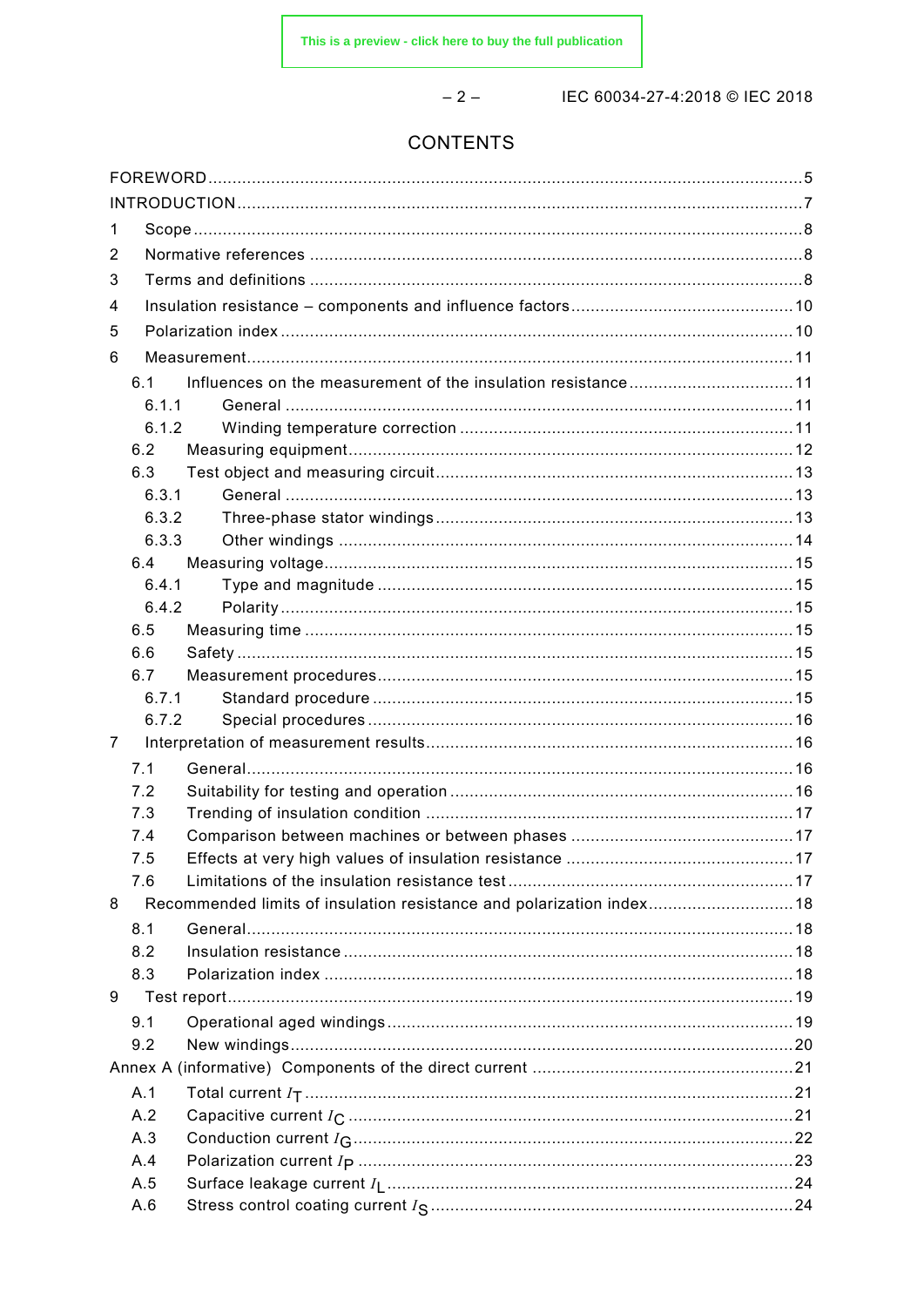IEC 60034-27-4:2018 © IEC 2018

$$
-3-
$$

| Annex B (informative) Graphical estimation of the slope parameter $X$ for temperature                                                                                     |  |
|---------------------------------------------------------------------------------------------------------------------------------------------------------------------------|--|
| Annex C (informative) Examples of test results of synthetic resin based high voltage                                                                                      |  |
| C.1                                                                                                                                                                       |  |
| C.2                                                                                                                                                                       |  |
| C.3<br>Machine with continuous stress control layers in galvanic contact with high                                                                                        |  |
|                                                                                                                                                                           |  |
| C.3.1                                                                                                                                                                     |  |
| C.3.2<br>Effects on insulation resistance and polarization index 30                                                                                                       |  |
| C.3.3                                                                                                                                                                     |  |
| Annex D (informative) Measurement of leakage current to assess interphase                                                                                                 |  |
|                                                                                                                                                                           |  |
| E.1                                                                                                                                                                       |  |
| E.2                                                                                                                                                                       |  |
| E.3                                                                                                                                                                       |  |
| E.4                                                                                                                                                                       |  |
| E.4.1                                                                                                                                                                     |  |
| E.4.2                                                                                                                                                                     |  |
| E.4.3                                                                                                                                                                     |  |
| E.4.4                                                                                                                                                                     |  |
| E.5                                                                                                                                                                       |  |
|                                                                                                                                                                           |  |
|                                                                                                                                                                           |  |
| Figure 1 – Equivalent circuit diagram of winding insulation in a DC voltage test10                                                                                        |  |
|                                                                                                                                                                           |  |
|                                                                                                                                                                           |  |
|                                                                                                                                                                           |  |
| Figure B.1 – Graphical estimation of the slope parameter X in a semi-logarithmic                                                                                          |  |
| Figure C.1 - Total current versus time on a clean and dry insulation. The scales are                                                                                      |  |
|                                                                                                                                                                           |  |
| Figure C.2 – Insulation resistance versus time on a clean and dry insulation 28                                                                                           |  |
| Figure C.3 – Total current versus time on a wet and contaminated insulation28                                                                                             |  |
| Figure C.4 – Insulation resistance versus time on a wet and contaminated insulation 29                                                                                    |  |
| Figure C.5 - Total current versus time on a dry and clean surface with a continuous                                                                                       |  |
| Figure C.6 - Insulation resistance versus time on a dry and clean surface with a                                                                                          |  |
| Figure D.1 - Connection for phase-to-phase measurement. The test instrument shall<br>be floating with respect to earth. Other phase to phase combinations are permitted32 |  |
| Figure D.2 – Measurement of interphase leakage current with a measurement                                                                                                 |  |
| Figure D.3 - Measurement of interphase leakage current with a measurement                                                                                                 |  |
| Figure E.1 - Measurement of current and insulation resistance that results in a DAR                                                                                       |  |
|                                                                                                                                                                           |  |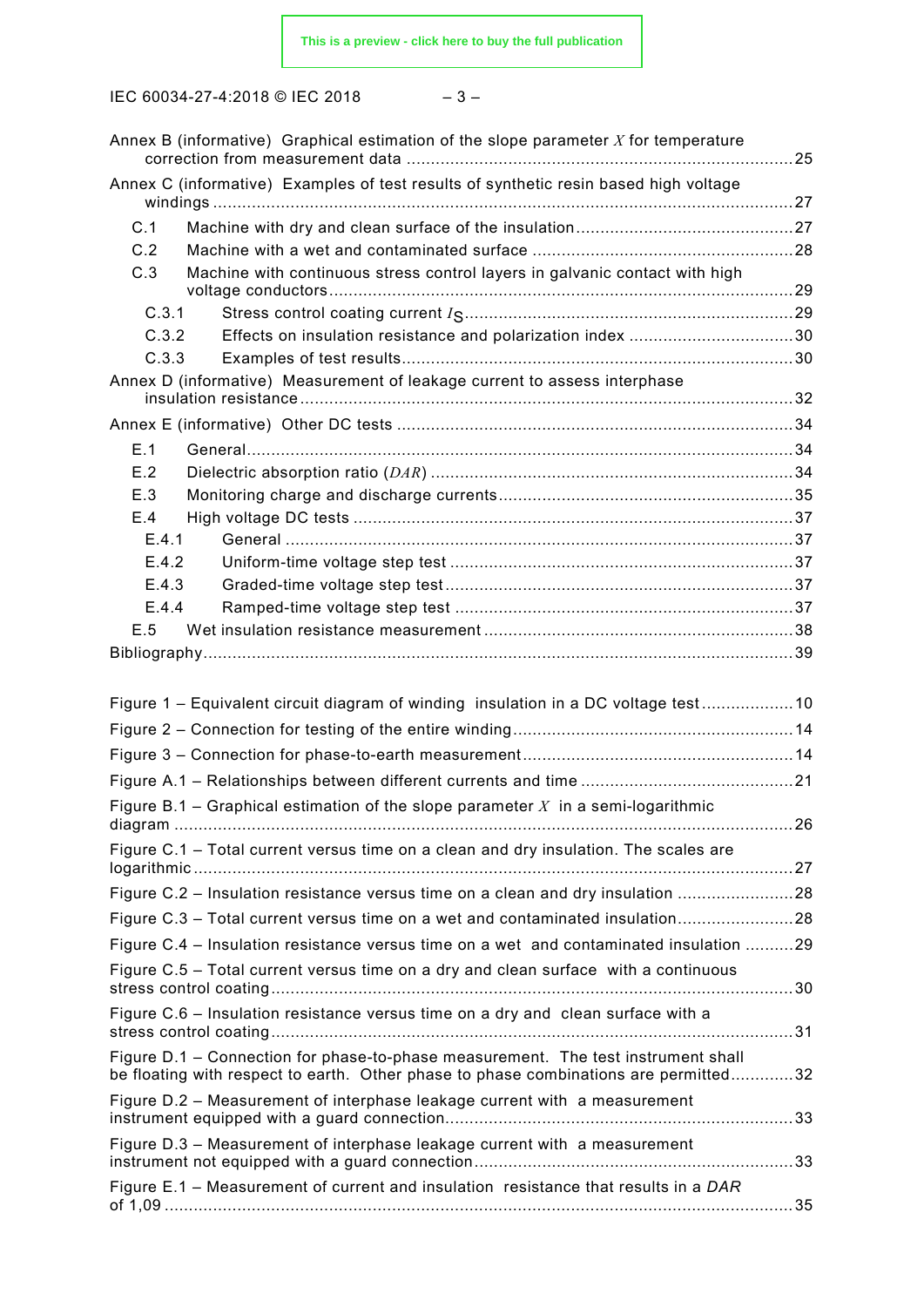– 4 – IEC 60034-27-4:2018 © IEC 2018

| Figure E.2 – Charge and discharge currents after a step voltage of 2,5 kV for the  |  |
|------------------------------------------------------------------------------------|--|
|                                                                                    |  |
| Table 2 – Guidelines for DC voltage magnitudes to be applied during the insulation |  |
| Table 3 – Recommended minimum insulation resistance values at a base temperature   |  |
| Table 4 – Recommended minimum values of polarization index for high voltage        |  |
| Table B.1 – Example data from insulation resistance measurements at different      |  |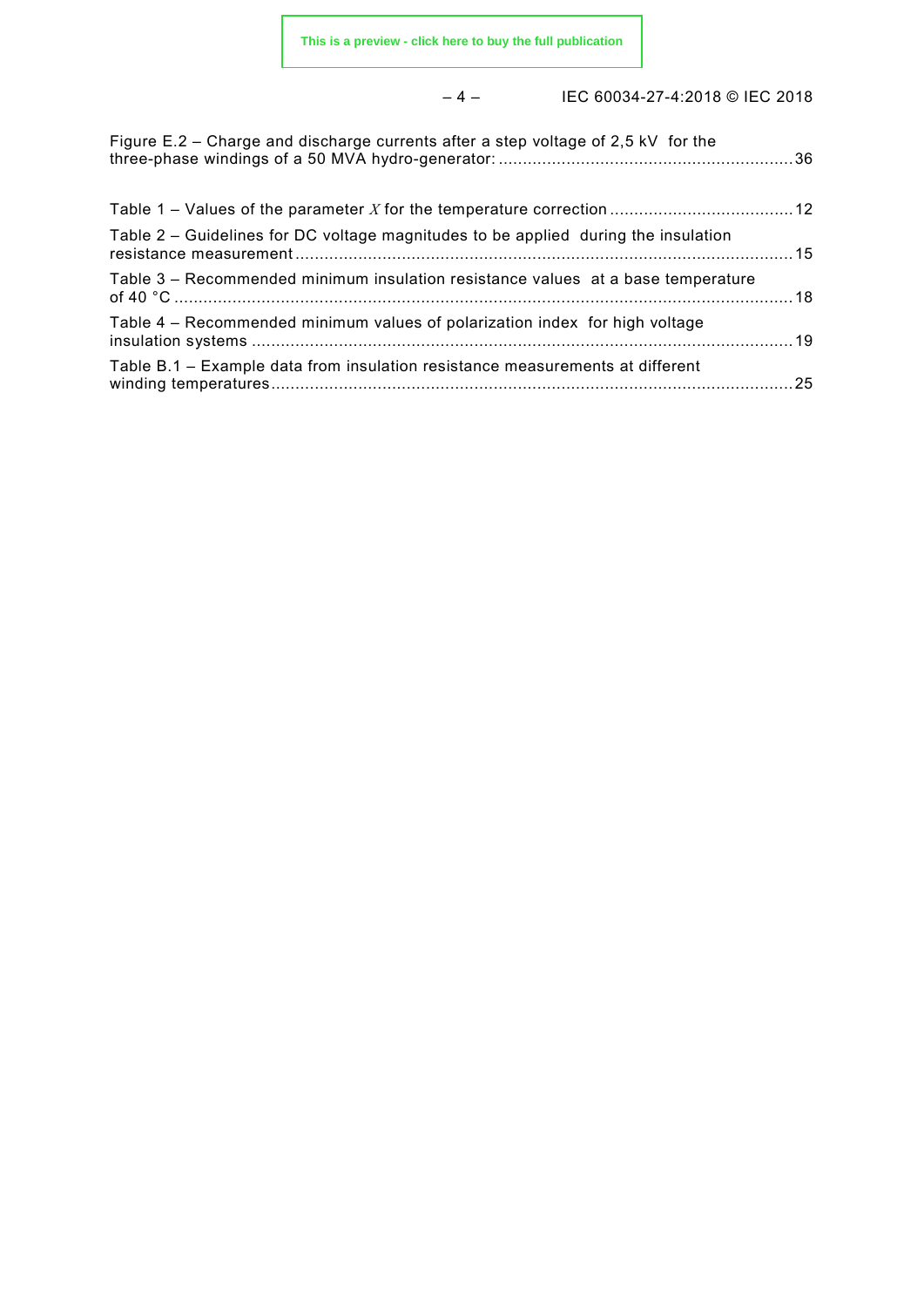IEC 60034-27-4:2018 © IEC 2018 – 5 –

#### INTERNATIONAL ELECTROTECHNICAL COMMISSION

\_\_\_\_\_\_\_\_\_\_\_\_

# **ROTATING ELECTRICAL MACHINES –**

# **Part 27-4: Measurement of insulation resistance and polarization index of winding insulation of rotating electrical machines**

#### FOREWORD

- <span id="page-4-0"></span>1) The International Electrotechnical Commission (IEC) is a worldwide organization for standardization comprising all national electrotechnical committees (IEC National Committees). The object of IEC is to promote international co-operation on all questions concerning standardization in the electrical and electronic fields. To this end and in addition to other activities, IEC publishes International Standards, Technical Specifications, Technical Reports, Publicly Available Specifications (PAS) and Guides (hereafter referred to as "IEC Publication(s)"). Their preparation is entrusted to technical committees; any IEC National Committee interested in the subject dealt with may participate in this preparatory work. International, governmental and nongovernmental organizations liaising with the IEC also participate in this preparation. IEC collaborates closely with the International Organization for Standardization (ISO) in accordance with conditions determined by agreement between the two organizations.
- 2) The formal decisions or agreements of IEC on technical matters express, as nearly as possible, an international consensus of opinion on the relevant subjects since each technical committee has representation from all interested IEC National Committees.
- 3) IEC Publications have the form of recommendations for international use and are accepted by IEC National Committees in that sense. While all reasonable efforts are made to ensure that the technical content of IEC Publications is accurate, IEC cannot be held responsible for the way in which they are used or for any misinterpretation by any end user.
- 4) In order to promote international uniformity, IEC National Committees undertake to apply IEC Publications transparently to the maximum extent possible in their national and regional publications. Any divergence between any IEC Publication and the corresponding national or regional publication shall be clearly indicated in the latter.
- 5) IEC itself does not provide any attestation of conformity. Independent certification bodies provide conformity assessment services and, in some areas, access to IEC marks of conformity. IEC is not responsible for any services carried out by independent certification bodies.
- 6) All users should ensure that they have the latest edition of this publication.
- 7) No liability shall attach to IEC or its directors, employees, servants or agents including individual experts and members of its technical committees and IEC National Committees for any personal injury, property damage or other damage of any nature whatsoever, whether direct or indirect, or for costs (including legal fees) and expenses arising out of the publication, use of, or reliance upon, this IEC Publication or any other IEC Publications.
- 8) Attention is drawn to the Normative references cited in this publication. Use of the referenced publications is indispensable for the correct application of this publication.
- 9) Attention is drawn to the possibility that some of the elements of this IEC Publication may be the subject of patent rights. IEC shall not be held responsible for identifying any or all such patent rights.

International Standard IEC 60034-27-4 has been prepared by IEC technical committee 2: Rotating machinery.

The text of this International Standard is based on the following documents:

| <b>FDIS</b> | Report on voting |
|-------------|------------------|
| 2/1880/FDIS | 2/1890/RVD       |

Full information on the voting for the approval of this International Standard can be found in the report on voting indicated in the above table.

This document has been drafted in accordance with the ISO/IEC Directives, Part 2.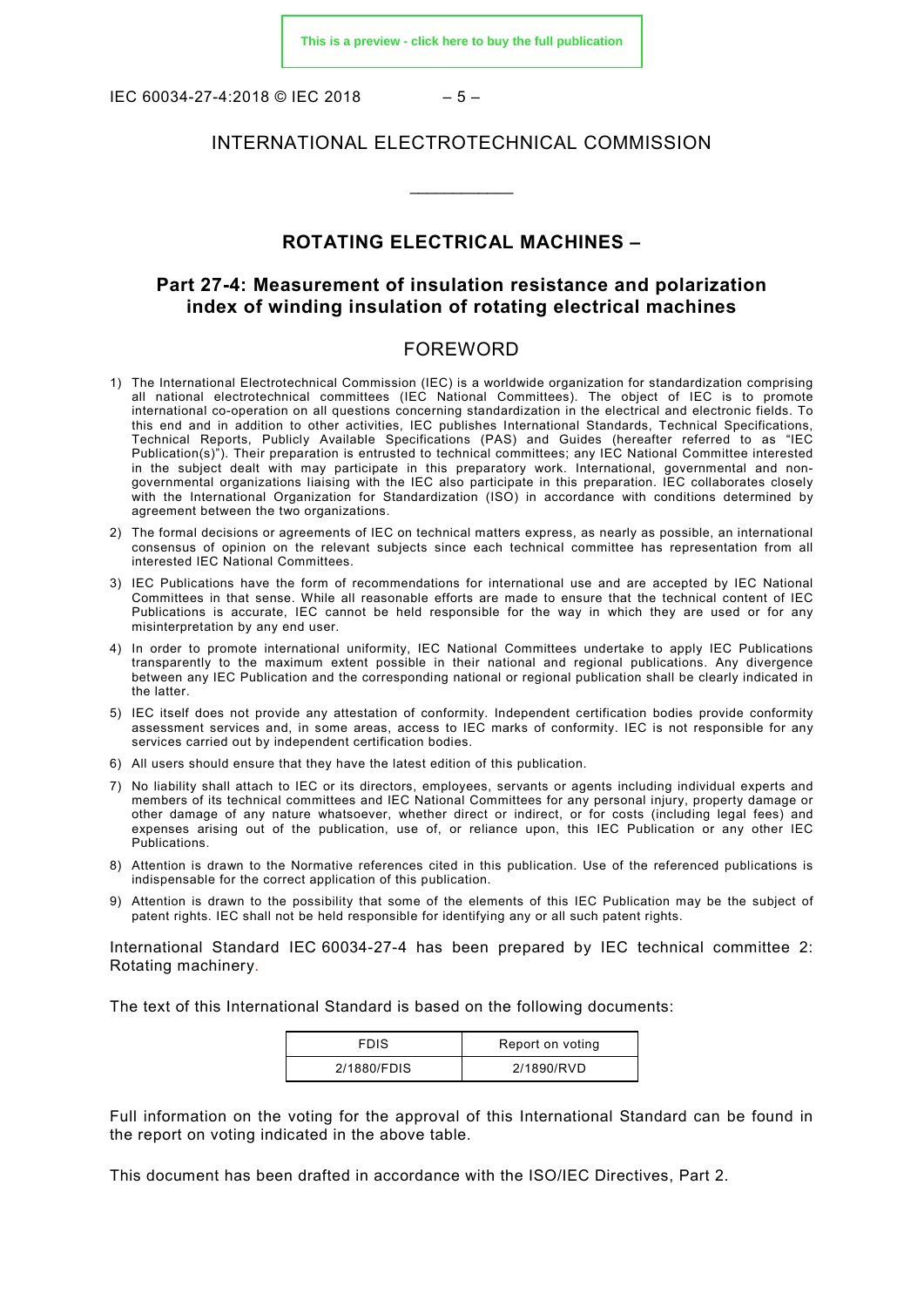– 6 – IEC 60034-27-4:2018 © IEC 2018

A list of all parts in the IEC 60034 series, published under the general title *Rotating electrical machines*, can be found on the IEC website.

NOTE A table of cross-references of all IEC TC 2 publications can be found in the IEC TC 2 dashboard on the IEC website.

The committee has decided that the contents of this document will remain unchanged until the stability date indicated on the IEC website under "http://webstore.iec.ch" in the data related to the specific document. At this date, the document will be

- reconfirmed,
- withdrawn,
- replaced by a revised edition, or
- amended.

**IMPORTANT – The 'colour inside' logo on the cover page of this publication indicates that it contains colours which are considered to be useful for the correct understanding of its contents. Users should therefore print this document using a colour printer.**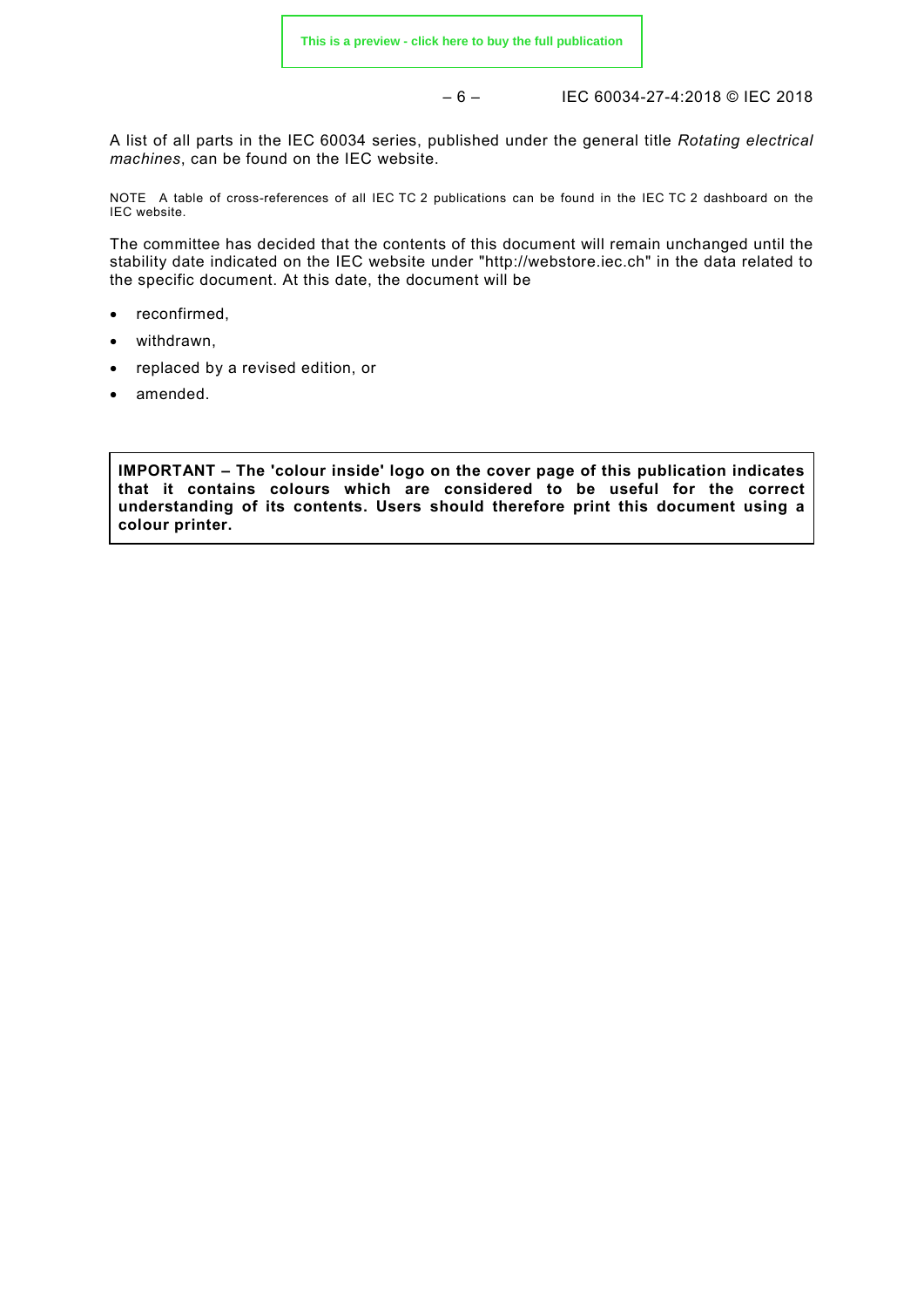<span id="page-6-0"></span>IEC 60034-27-4:2018 © IEC 2018 – 7 –

# INTRODUCTION

This document provides guidelines for measurement of the insulation resistance and the polarization index on stator and rotor winding insulation of rotating electrical machines. The document also describes typical insulation resistance characteristics, the effect of influential factors which impact or change these characteristics, and how these characteristics indicate winding condition. It recommends minimum acceptable values of insulation resistance for AC and DC rotating machine windings. Interpretation will depend on the nature of the insulation materials – specifically if the insulation is of the thermoset or thermoplastic type.

Insulation resistance measurement has been recommended and used for over 50 years to evaluate the condition of electrical insulation. It is recommended to track periodic measurements, accumulated over months and years of service or in connection with servicing and overhaul of rotating machines.

Empirical limits verified in practice can be used as a basis for evaluating the quality of stator winding insulation systems in manufacturing. Furthermore, trend evaluation, e.g. diagnostic tests as part of the functional evaluation of insulation systems or in connection with servicing and overhaul of rotating machines, can also provide information on ageing processes, possible repair options and the recommended time interval between tests. These measurements give no indication of local weak points in the insulation system and the trend evaluations cannot be used to predict the time to failure of the winding insulation.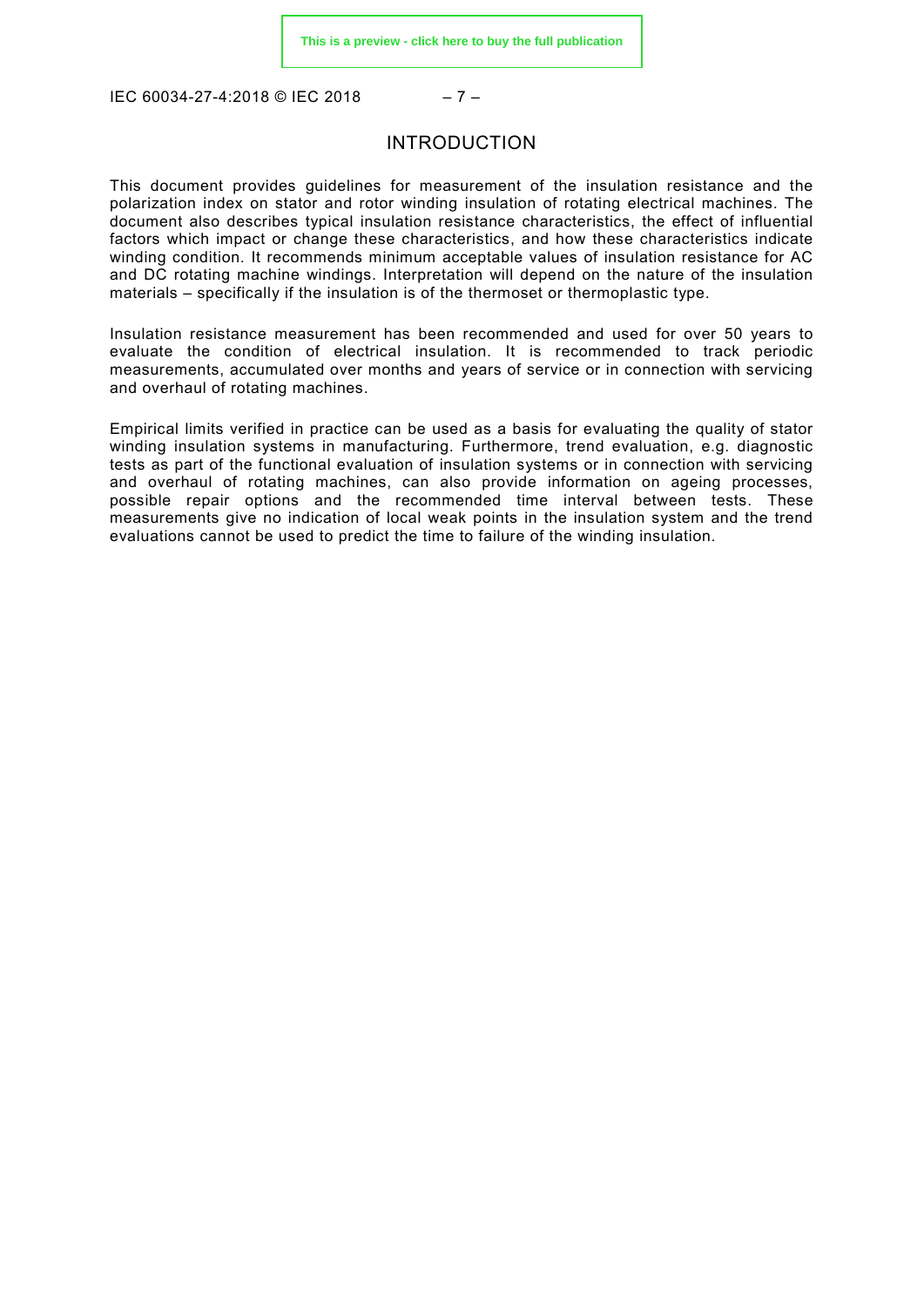$-8 -$  IEC 60034-27-4:2018 © IEC 2018

# **ROTATING ELECTRICAL MACHINES –**

# **Part 27-4: Measurement of insulation resistance and polarization index of winding insulation of rotating electrical machines**

#### <span id="page-7-0"></span>**1 Scope**

This part of IEC 60034 provides recommended test procedures for the measurement of insulation resistance and polarization index of stator and rotor winding insulation of rotating electrical machines.

This document recommends minimum acceptable values of insulation resistance and polarization index of winding insulation valid for fully processed low and high voltage AC and DC rotating electrical machines with a rated power of 750 W or higher.

#### <span id="page-7-1"></span>**2 Normative references**

The following documents are referred to in the text in such a way that some or all of their content constitutes requirements of this document. For dated references, only the edition cited applies. For undated references, the latest edition of the referenced document (including any amendments) applies.

<span id="page-7-2"></span>IEC 60050-411, *International Electrotechnical Vocabulary – Chapter 411: Rotating machinery*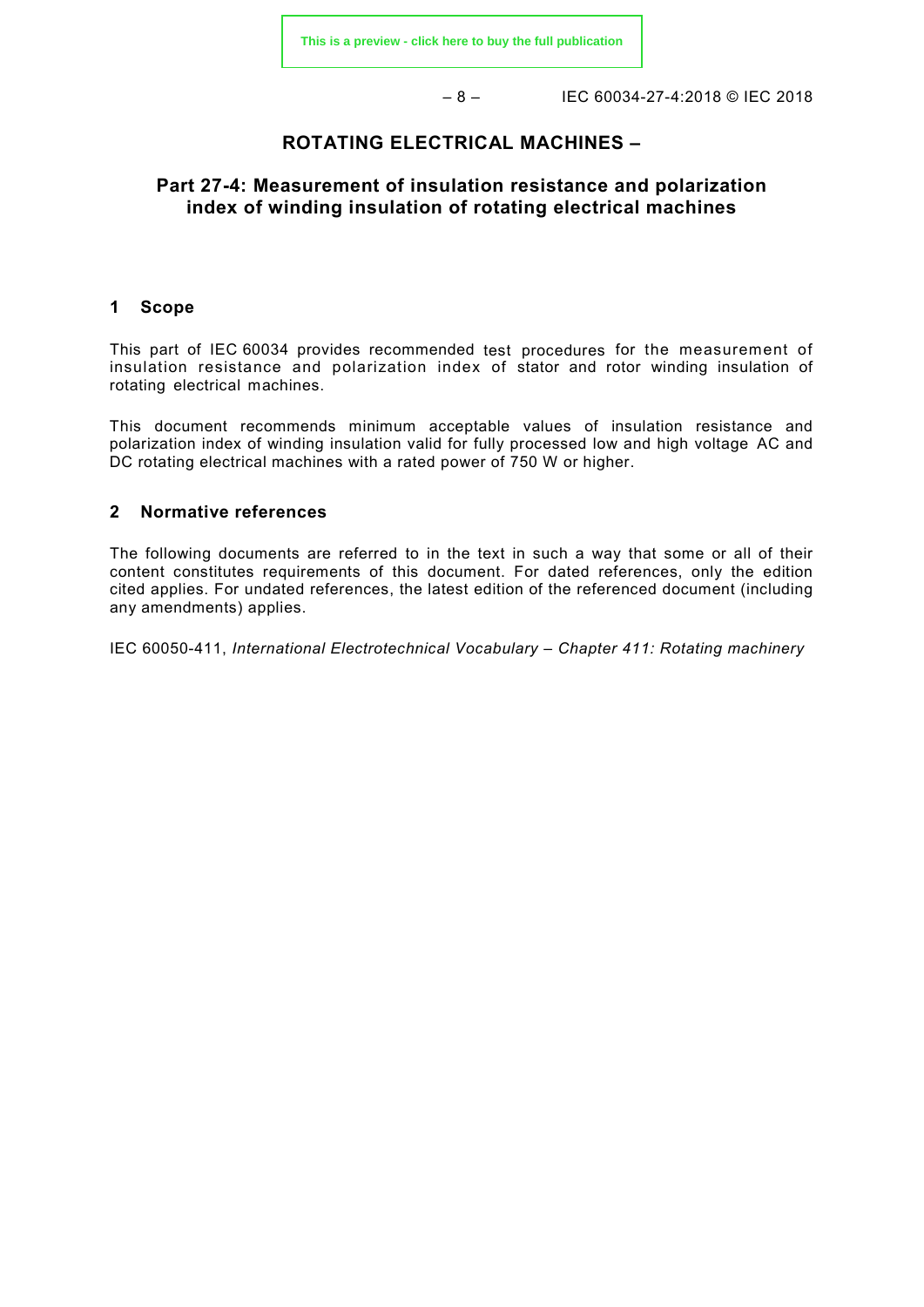$-40-$ 

IEC 60034-27-4:2018 © IEC 2018

# SOMMAIRE

| 1 |            |                                                                                  |  |
|---|------------|----------------------------------------------------------------------------------|--|
| 2 |            |                                                                                  |  |
| 3 |            |                                                                                  |  |
| 4 |            |                                                                                  |  |
| 5 |            |                                                                                  |  |
| 6 |            |                                                                                  |  |
|   | 6.1        |                                                                                  |  |
|   | 6.1.1      |                                                                                  |  |
|   | 6.1.2      |                                                                                  |  |
|   | 6.2        |                                                                                  |  |
|   | 6.3        |                                                                                  |  |
|   | 6.3.1      |                                                                                  |  |
|   | 6.3.2      |                                                                                  |  |
|   | 6.3.3      |                                                                                  |  |
|   | 6.4        |                                                                                  |  |
|   | 6.4.1      |                                                                                  |  |
|   | 6.4.2      |                                                                                  |  |
|   | 6.5        |                                                                                  |  |
|   | 6.6        |                                                                                  |  |
|   | 6.7        |                                                                                  |  |
|   | 6.7.1      |                                                                                  |  |
|   | 6.7.2      |                                                                                  |  |
| 7 |            |                                                                                  |  |
|   | 7.1        |                                                                                  |  |
|   | 7.2        |                                                                                  |  |
|   | 7.3        |                                                                                  |  |
|   | 7.4        |                                                                                  |  |
|   | 7.5        |                                                                                  |  |
| 8 | 7.6        | Limites recommandées pour la résistance d'isolement et l'index de polarisation57 |  |
|   |            |                                                                                  |  |
|   | 8.1<br>8.2 |                                                                                  |  |
|   | 8.3        |                                                                                  |  |
| 9 |            |                                                                                  |  |
|   | 9.1        |                                                                                  |  |
|   | 9.2        |                                                                                  |  |
|   |            |                                                                                  |  |
|   | A.1        |                                                                                  |  |
|   | A.2        |                                                                                  |  |
|   | A.3        |                                                                                  |  |
|   | A.4        |                                                                                  |  |
|   | A.5        |                                                                                  |  |
|   | A.6        |                                                                                  |  |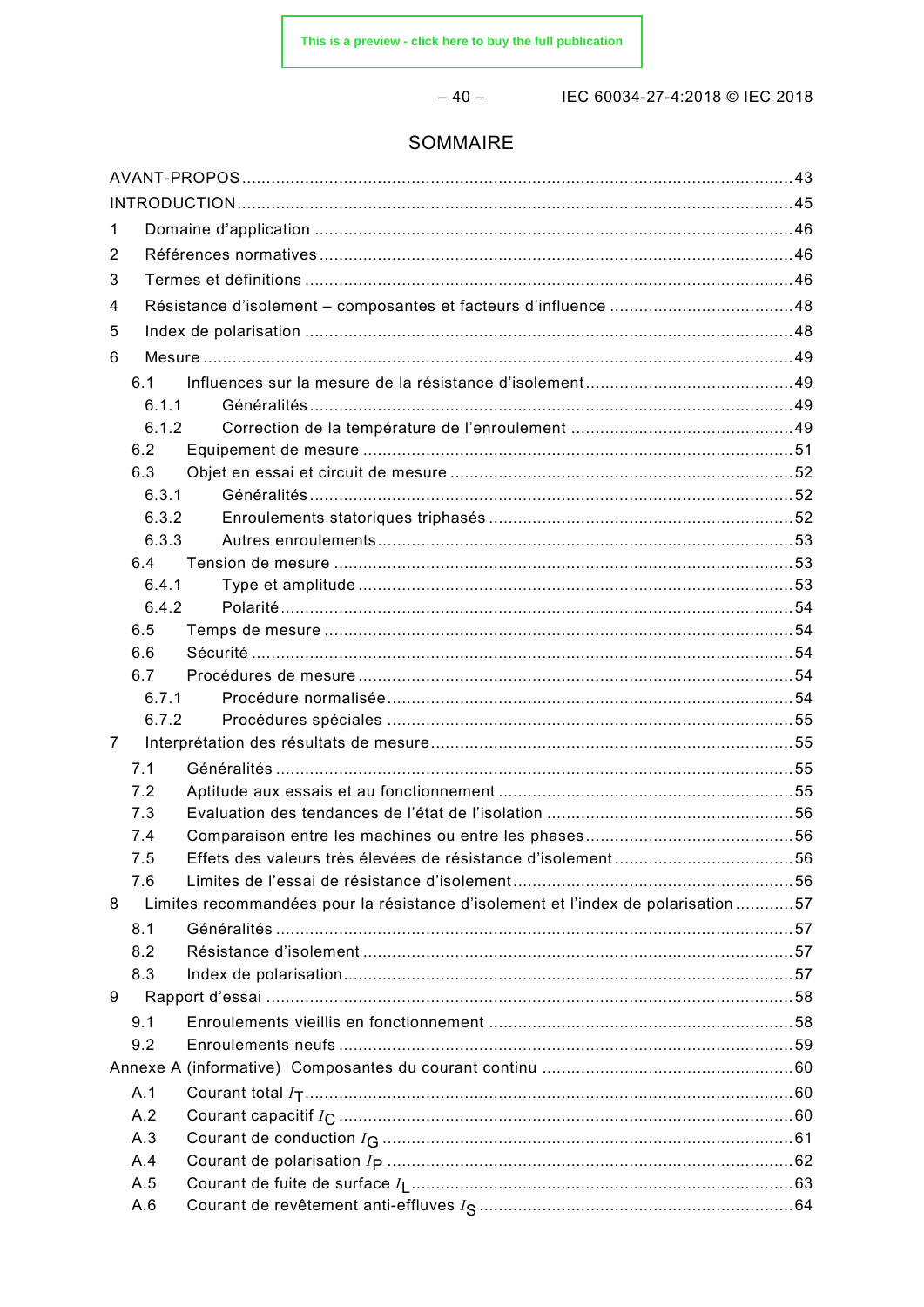IEC 60034-27-4:2018 © IEC 2018

$$
-41-
$$

|       | Annexe B (informative) Estimation graphique du paramètre de pente $X$ pour la          |  |
|-------|----------------------------------------------------------------------------------------|--|
|       | Annexe C (informative) Exemples de résultats d'essai pour des enroulements haute       |  |
| C.1   |                                                                                        |  |
| C.2   |                                                                                        |  |
| C.3   | Machine à couches de revêtement anti-effluves continu en contact                       |  |
|       |                                                                                        |  |
| C.3.1 |                                                                                        |  |
| C.3.2 |                                                                                        |  |
| C.3.3 |                                                                                        |  |
|       | Annexe D (informative) Mesure du courant de fuite pour évaluer la résistance           |  |
|       |                                                                                        |  |
| E.1   |                                                                                        |  |
| E.2   |                                                                                        |  |
| E.3   |                                                                                        |  |
| E.4   |                                                                                        |  |
| E.4.1 |                                                                                        |  |
| E.4.2 |                                                                                        |  |
| E.4.3 |                                                                                        |  |
| E.4.4 |                                                                                        |  |
| E.5   |                                                                                        |  |
|       |                                                                                        |  |
|       | Figure 1 - Schéma de circuit équivalent de l'isolation d'enroulement dans un essai de  |  |
|       |                                                                                        |  |
|       |                                                                                        |  |
|       |                                                                                        |  |
|       | Figure B.1 – Estimation graphique du paramètre de pente $X$ dans un diagramme semi-    |  |
|       | Figure C.1 - Courant total en fonction du temps sur une isolation propre et sèche. Les |  |
|       | Figure C.2 - Résistance d'isolement en fonction du temps sur une isolation propre et   |  |
|       | Figure C.3 - Courant total en fonction du temps sur une isolation humide et            |  |
|       | Figure C.4 - Résistance d'isolement en fonction du temps sur une isolation humide et   |  |
|       | Figure C.5 – Courant total en fonction du temps sur une surface sèche et propre avec   |  |
|       | Figure C.6 - Résistance d'isolement en fonction du temps sur une surface sèche et      |  |
|       | Figure D.1 - Connexion pour la mesure entre phases. L'instrument d'essai doit flotter  |  |
|       | Figure D.2 – Mesure du courant de fuite entre phases à l'aide d'un instrument de       |  |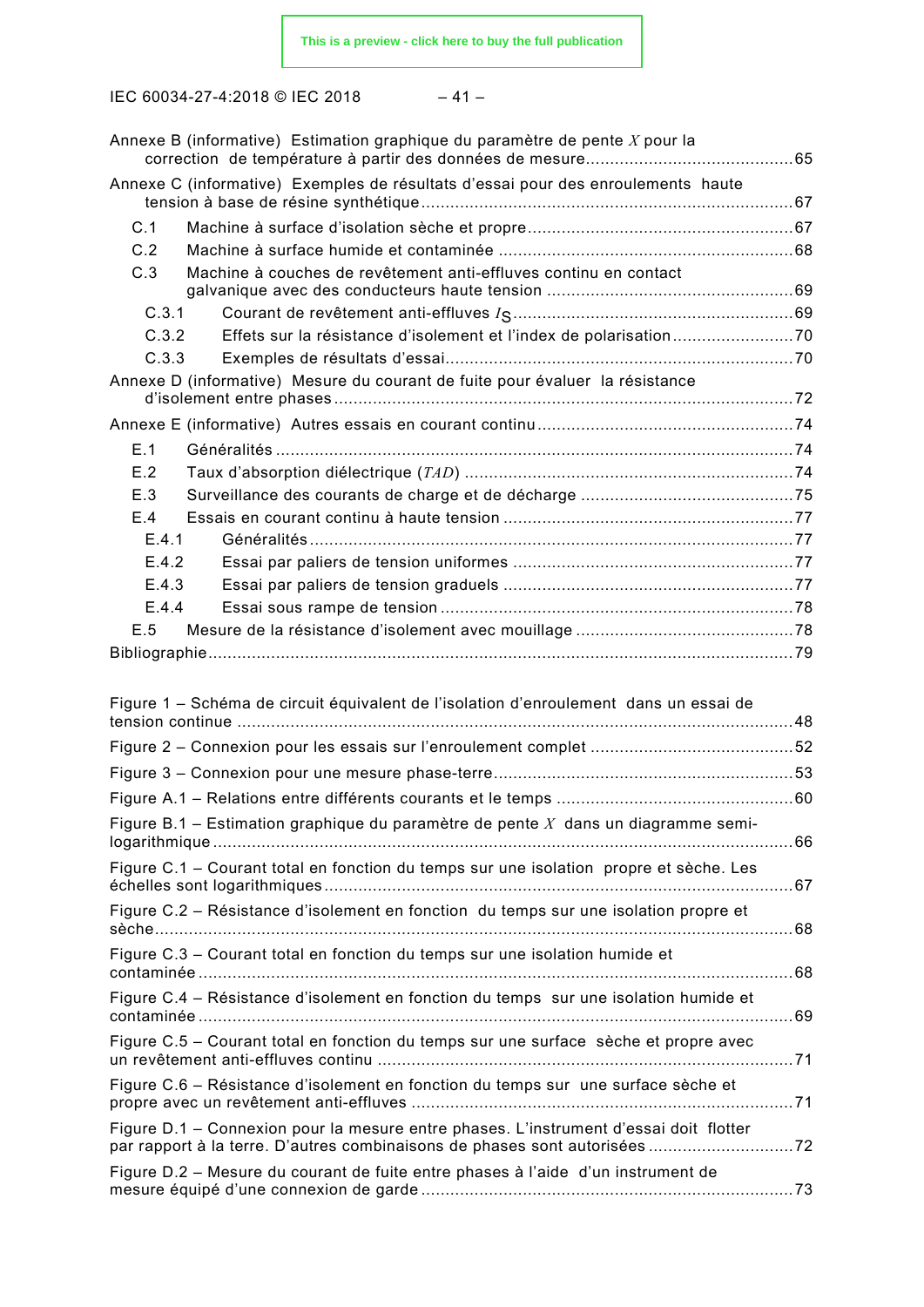# – 42 – IEC 60034-27-4:2018 © IEC 2018

| Figure D.3 – Mesure du courant de fuite entre phases à l'aide d'un instrument de                                                                                       |  |
|------------------------------------------------------------------------------------------------------------------------------------------------------------------------|--|
| Figure E.1 – Mesure du courant et de la résistance d'isolement produisant un TAD                                                                                       |  |
| Figure E.2 – Courants de charge et de décharge après application d'une tension de<br>pas de 2,5 kV pour les enroulements triphasés d'un hydro-générateur de 50 MVA: 76 |  |
| Tableau 1 – Valeurs du paramètre X pour la correction de température 51                                                                                                |  |
| Tableau 2 – Lignes directrices relatives aux amplitudes de tension continue à                                                                                          |  |
| Tableau 3 – Valeurs minimales recommandées pour la résistance d'isolement à une                                                                                        |  |
| Tableau 4 – Valeurs minimales recommandées pour l'index de polarisation des                                                                                            |  |
| Tableau B.1 - Exemple de données obtenues à partir de mesures de la résistance                                                                                         |  |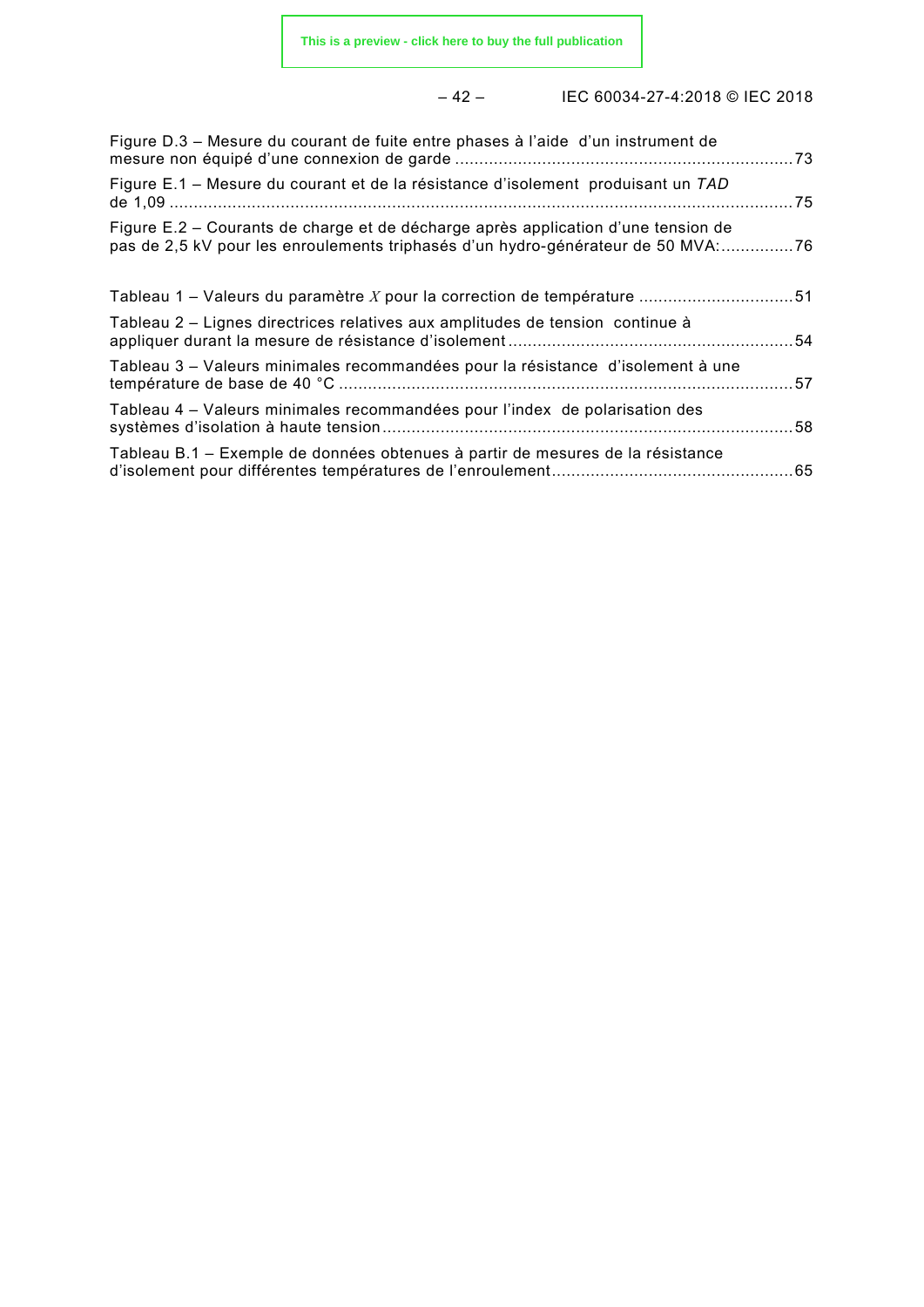IEC 60034-27-4:2018 © IEC 2018 – 43 –

# COMMISSION ÉLECTROTECHNIQUE INTERNATIONALE

\_\_\_\_\_\_\_\_\_\_\_\_

# **MACHINES ÉLECTRIQUES TOURNANTES –**

# **Partie 27-4: Mesure de la résistance d'isolement et de l'index de polarisation sur le système d'isolation des enroulements des machines électriques tournantes**

# AVANT-PROPOS

- <span id="page-11-0"></span>1) La Commission Electrotechnique Internationale (IEC) est une organisation mondiale de normalisation composée de l'ensemble des comités électrotechniques nationaux (Comités nationaux de l'IEC). L'IEC a pour objet de favoriser la coopération internationale pour toutes les questions de normalisation dans les domaines de l'électricité et de l'électronique. A cet effet, l'IEC – entre autres activités – publie des Normes internationales, des Spécifications techniques, des Rapports techniques, des Spécifications accessibles au public (PAS) et des Guides (ci-après dénommés "Publication(s) de l'IEC"). Leur élaboration est confiée à des comités d'études, aux travaux desquels tout Comité national intéressé par le sujet traité peut participer. Les organisations internationales, gouvernementales et non gouvernementales, en liaison avec l'IEC, participent également aux travaux. L'IEC collabore étroitement avec l'Organisation Internationale de Normalisation (ISO), selon des conditions fixées par accord entre les deux organisations.
- 2) Les décisions ou accords officiels de l'IEC concernant les questions techniques représentent, dans la mesure du possible, un accord international sur les sujets étudiés, étant donné que les Comités nationaux de l'IEC intéressés sont représentés dans chaque comité d'études.
- 3) Les Publications de l'IEC se présentent sous la forme de recommandations internationales et sont agréées comme telles par les Comités nationaux de l'IEC. Tous les efforts raisonnables sont entrepris afin que l'IEC s'assure de l'exactitude du contenu technique de ses publications; l'IEC ne peut pas être tenue responsable de l'éventuelle mauvaise utilisation ou interprétation qui en est faite par un quelconque utilisateur final.
- 4) Dans le but d'encourager l'uniformité internationale, les Comités nationaux de l'IEC s'engagent, dans toute la mesure possible, à appliquer de façon transparente les Publications de l'IEC dans leurs publications nationales et régionales. Toutes divergences entre toutes Publications de l'IEC et toutes publications nationales ou régionales correspondantes doivent être indiquées en termes clairs dans ces dernières.
- 5) L'IEC elle-même ne fournit aucune attestation de conformité. Des organismes de certification indépendants fournissent des services d'évaluation de conformité et, dans certains secteurs, accèdent aux marques de conformité de l'IEC. L'IEC n'est responsable d'aucun des services effectués par les organismes de certification indépendants.
- 6) Tous les utilisateurs doivent s'assurer qu'ils sont en possession de la dernière édition de cette publication.
- 7) Aucune responsabilité ne doit être imputée à l'IEC, à ses administrateurs, employés, auxiliaires ou mandataires, y compris ses experts particuliers et les membres de ses comités d'études et des Comités nationaux de l'IEC, pour tout préjudice causé en cas de dommages corporels et matériels, ou de tout autre dommage de quelque nature que ce soit, directe ou indirecte, ou pour supporter les coûts (y compris les frais de justice) et les dépenses découlant de la publication ou de l'utilisation de cette Publication de l'IEC ou de toute autre Publication de l'IEC, ou au crédit qui lui est accordé.
- 8) L'attention est attirée sur les références normatives citées dans cette publication. L'utilisation de publications référencées est obligatoire pour une application correcte de la présente publication.
- 9) L'attention est attirée sur le fait que certains des éléments de la présente Publication de l'IEC peuvent faire l'objet de droits de brevet. L'IEC ne saurait être tenue pour responsable de ne pas avoir identifié de tels droits de brevets et de ne pas avoir signalé leur existence.

La Norme internationale IEC 60034-27-4 a été établie par le comité d'études 2 de l'IEC: Machines tournantes.

Le texte de cette Norme internationale est issu des documents suivants:

| <b>FDIS</b> | Rapport de vote |
|-------------|-----------------|
| 2/1880/FDIS | 2/1890/RVD      |

Le rapport de vote indiqué dans le tableau ci-dessus donne toute information sur le vote ayant abouti à l'approbation de cette norme.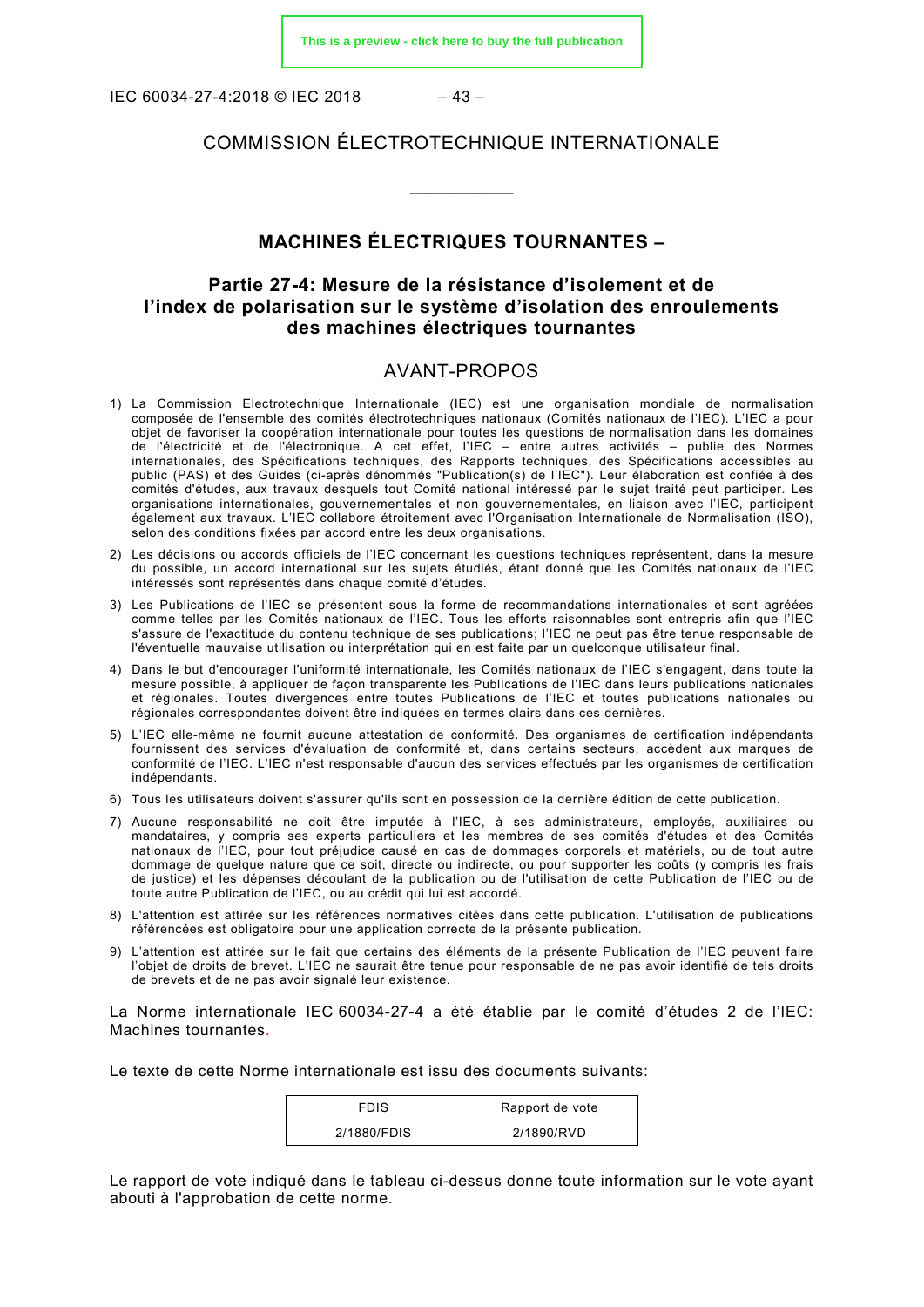– 44 – IEC 60034-27-4:2018 © IEC 2018

Ce document a été rédigé selon les Directives ISO/IEC, Partie 2.

Une liste de toutes les parties de la série IEC 60034, publiées sous le titre général *Machines électriques tournantes*, peut être consultée sur le site web de l'IEC.

NOTE Un tableau de références croisées de toutes les publications du CE 2 de l'IEC est donné sur le tableau de bord du CE 2 sur le site web de l'IEC.

Le comité a décidé que le contenu de ce document ne sera pas modifié avant la date de stabilité indiquée sur le site web de l'IEC sous "http://webstore.iec.ch" dans les données relatives au document recherché. A cette date, le document sera

- reconduit,
- supprimé,
- remplacé par une édition révisée, ou
- amendé.

**IMPORTANT – Le logo "colour inside" qui se trouve sur la page de couverture de cette publication indique qu'elle contient des couleurs qui sont considérées comme utiles à une bonne compréhension de son contenu. Les utilisateurs devraient, par conséquent, imprimer cette publication en utilisant une imprimante couleur.**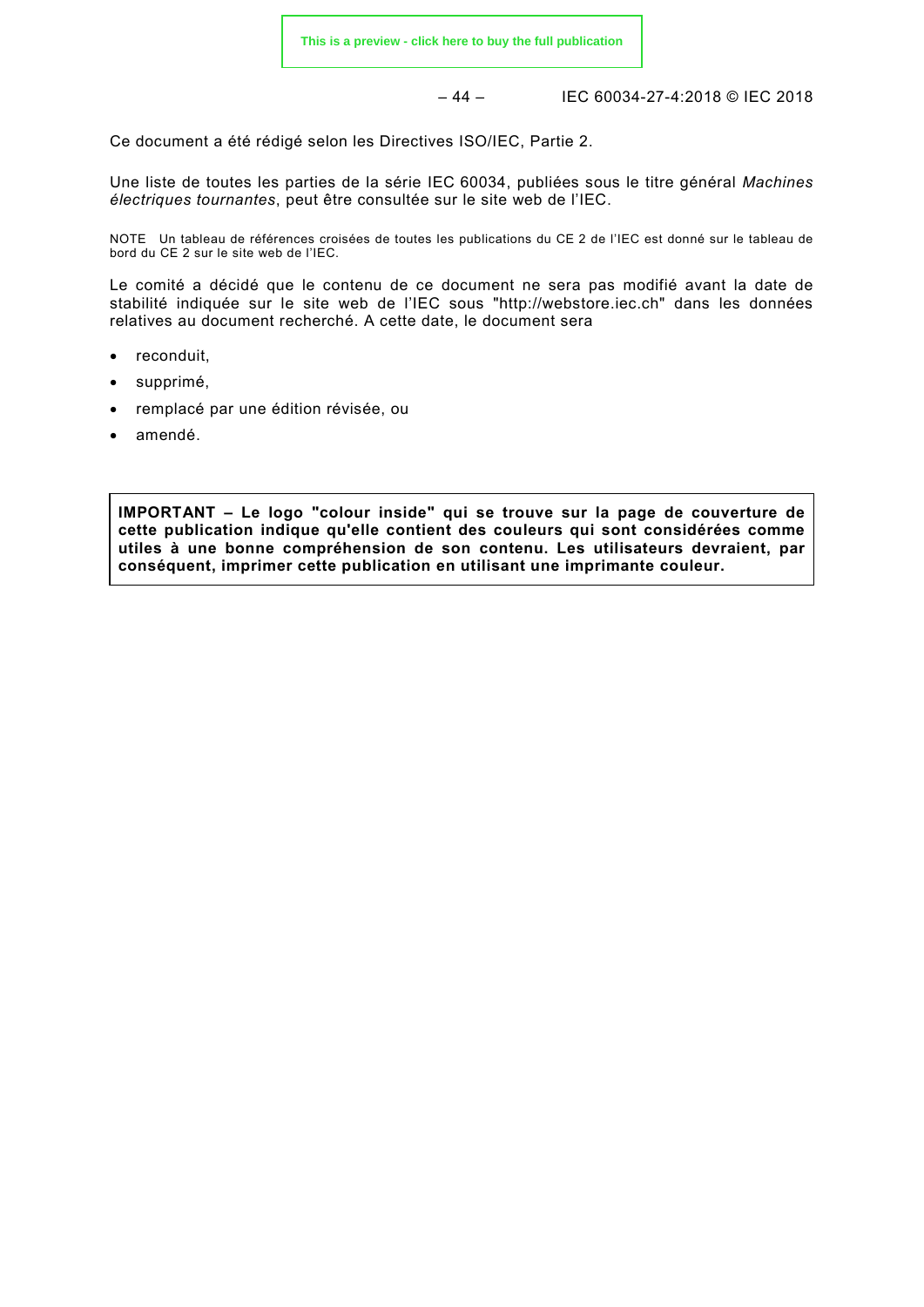<span id="page-13-0"></span>IEC 60034-27-4:2018 © IEC 2018 – 45 –

# INTRODUCTION

Le présent document fournit les lignes directrices pour la mesure de la résistance d'isolement et de l'index de polarisation sur le système d'isolation des enroulements de stator et de rotor des machines électriques tournantes. Ce document décrit également les caractéristiques typiques de résistance d'isolement, l'effet des facteurs déterminants qui influencent ou modifient ces caractéristiques ainsi que la façon dont ces caractéristiques indiquent l'état de l'enroulement. Il recommande des valeurs minimales acceptables pour la résistance d'isolement des enroulements des machines tournantes en courant alternatif et en courant continu. L'interprétation dépendra de la nature des matériaux d'isolation – plus particulièrement si l'isolation est de type thermodurcissable ou thermoplastique.

La mesure de la résistance d'isolement est recommandée et utilisée depuis plus de 50 ans pour évaluer l'état de l'isolation électrique. Elle est recommandée pour prendre des mesures périodiques, cumulées sur plusieurs mois et années de service ou en relation avec l'entretien courant, le dépannage et la révision des machines tournantes.

Les limites empiriques vérifiées dans la pratique peuvent être utilisées comme base d'évaluation de la qualité des systèmes d'isolation des enroulements statoriques en cours de fabrication. De plus, l'évaluation des tendances, par exemple les essais de diagnostic utilisés dans le cadre de l'évaluation fonctionnelle des systèmes d'isolation ou en relation avec l'entretien courant, le dépannage et la révision des machines tournantes, peut également fournir des informations sur les processus de vieillissement, les différentes options de réparation et les intervalles de temps recommandés entre les essais. Ces mesures ne donnent aucune indication sur la localisation des points faibles du système d'isolation et les évaluations de tendances ne peuvent pas être utilisées pour prévoir le temps de fonctionnement avant défaillance de l'isolation d'enroulement.